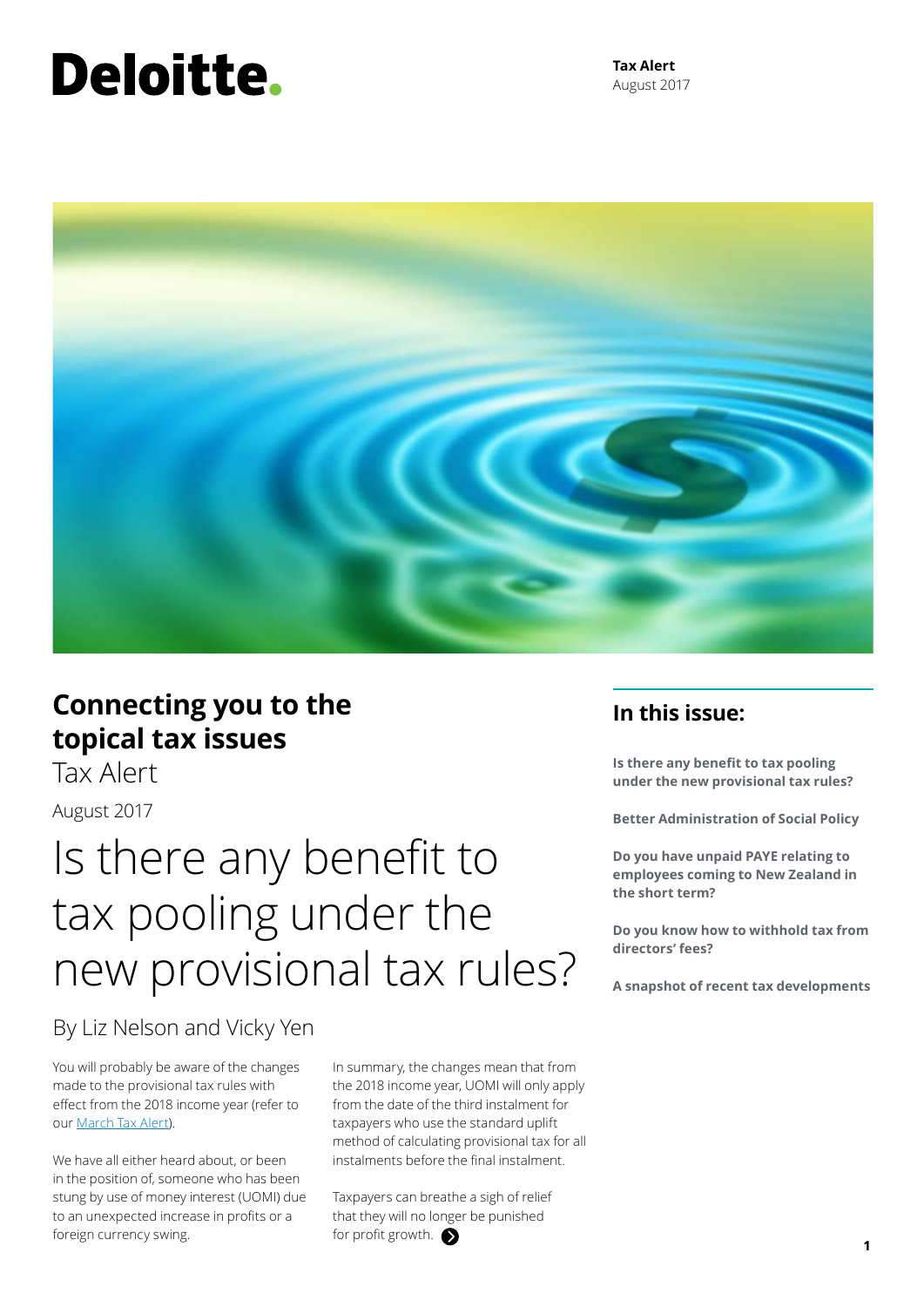The question remains, what are the benefits of using a tax pool under the new provisional tax rules?

The CEO of New Zealand's largest tax pool, Chris Cunniffe, says Tax Management NZ will provide clients with flexibility and options not otherwise available to them that will smooth any rough edges that remain under the new regime.

We have set out below some of the benefits.

#### **1. Ability to earn interest**

Some taxpayers pay provisional tax directly into a tax pool, to be transferred to Inland Revenue once their tax liability has been finalised.

Under the new provisional tax rules, if you pay provisional tax directly to Inland Revenue under the standard uplift method, and your final tax liability ends up being less than under standard uplift, no UOMI will be received until the final instalment.

On the other hand, the tax pooling intermediaries have advised that amounts paid into a tax pool on each provisional tax instalment date will still be eligible to earn interest (albeit at the rate of 1.02%).

There is also the potential to sell overpaid tax to other taxpayers to obtain a higher rate of interest (although we expect this will be less of a benefit going forward, as most taxpayers will pay based on the standard uplift method and will not need "top-ups" at the earlier instalments).

#### **2. Decreasing profits**

The new provisional tax rules are appealing in an environment of climbing profits. However, what if you expect profits to decline?

If you make provisional tax payments to Inland Revenue, you have two choices: pay based on the standard uplift method (which is likely to result in overpaying at the first two instalments, with no UOMI receivable); or take a risk and pay based on an estimate. The second option will expose you to UOMI if your estimate is not accurate.

Tax pooling provides a third option, allowing you to make payments directly into a tax pool based on your forecast without filing an estimate. Provided an estimate is not filed, the new rules will only charge UOMI on the lesser of your actual tax liability, paid in equal instalments, or your tax liability under the standard uplift method.

This gives the protection of the standard uplift method in the event there is an upswing in profits, provided you are able to source top up tax from the tax pool.

The tax pooling intermediaries we have spoken to are confident there will be sufficient tax pool stock to meet taxpayers' purchase requirements.

#### **3. Increasing profits or missed payments**

Under the new provisional tax rules, there will still be cases where mistakes are made or the precise tax liability cannot be calculated by the final instalment.

Taxpayers will still have the ability, provided the time restrictions are met, to purchase tax from a tax pool in order to pay for missed instalments or to top up the final instalment of provisional tax.

#### **4. Accessing refunds earlier**

Getting a refund of provisional tax that has been paid to Inland Revenue is no simple task – the typical request is subject to long processing times, can only be processed after the tax return for the relevant year is filed, and is also subject to the requirement that the taxpayer has sufficient imputation credits.

Refunds of tax payments made to a tax pool are not subject to these restrictions, and can be paid out to the taxpayer within 3-5 working days, at any time during the year.

#### **5. Working capital and cash flow management benefits**

Tax pooling intermediaries are coming up with increasing options to help taxpayers meet their provisional tax obligations.



**Liz Nelson Asscoiate Director** Tel: +64 9 303 0841 Email: lnelson@deloitte.co.nz



**Vicki Yen Senior Consultant** Tel: +64 9 975 8610 Email: vicyen@deloitte.co.nz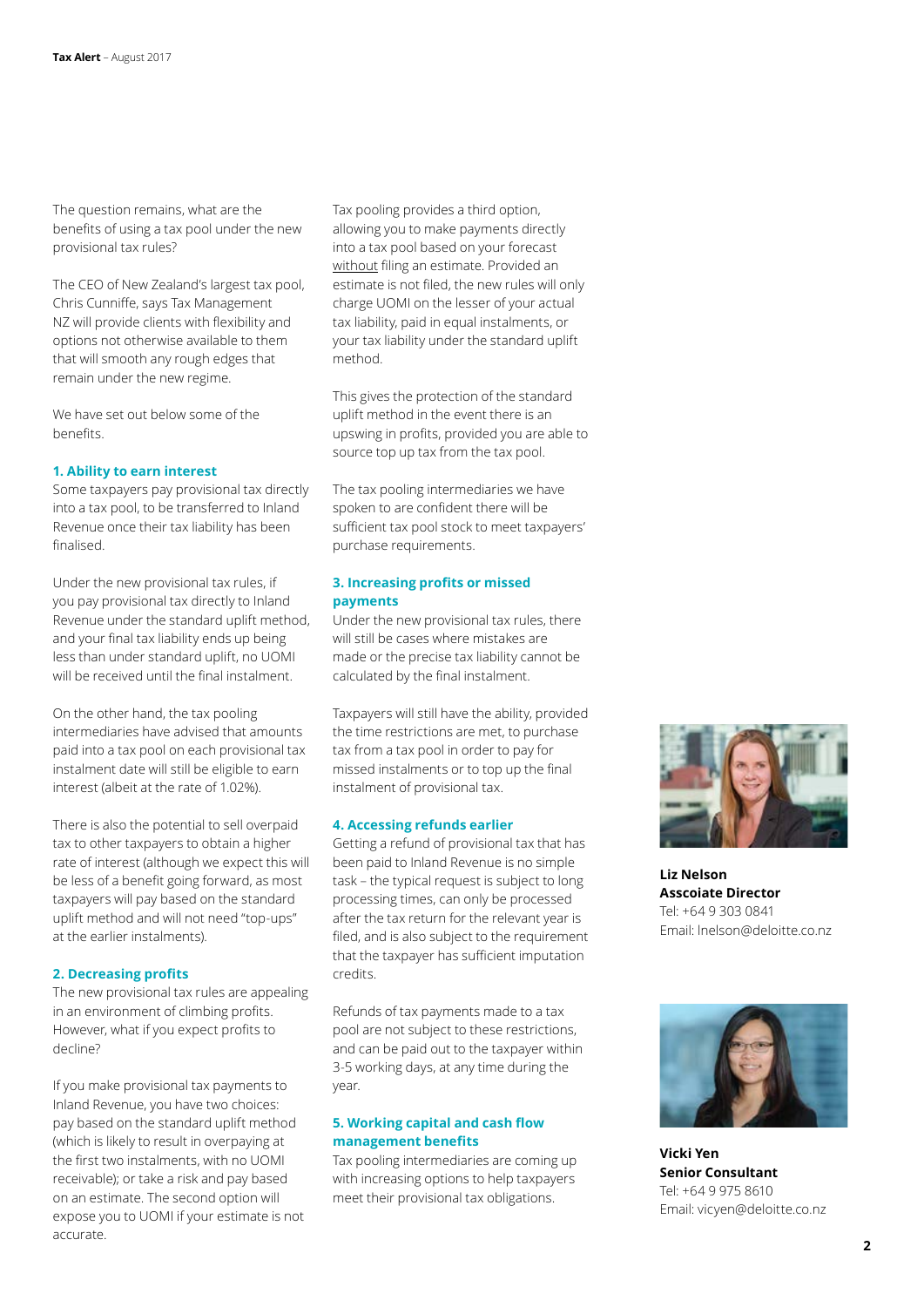

Most tax pools offer tax financing, allowing taxpayers to postpone tax payments at a competitive interest rate to free up working capital.

Taxpayers with irregular or unpredictable cash flows can choose to pay in flexible instalments or lump sums rather than fixed instalment amounts at set dates. Again, the interest rate is much lower than what IRD charges for missed/underpaid tax.

Further, the deposited funds can be drawn from as a line of credit as an additional source of cash if required.

These options can provide taxpayers with flexibility to manage tax payments in a way that better aligns with their cash flow requirements.

#### **6. Audit / Voluntary Disclosures**

Tax pooling will still be relevant in cases of increased assessments, either as a result of an Inland Revenue audit or through the voluntary disclosure process.

Provided specific requirements are met, taxpayers can purchase funds from tax pooling intermediaries in order to settle tax liabilities arising from increased assessments. The advantage of this is

lower interest rates and potentially the elimination of late payment penalties.

#### **Other considerations:**

- **•** Think about when you file your tax return - some taxpayers may benefit from deferring or accelerating filing their income tax returns in order to secure a lower standard uplift liability for the first two instalments. Remember that the standard uplift method is calculated based on your last filed tax return.
- **•** The concessionary UOMI rules will not apply if the amount paid is not correctly calculated under the standard uplift rules. Additional care should be taken by taxpayers who are changing tax balance dates, as they may be subject to different instalment dates and special rules for calculating uplift liabilities.

For specific advice on the new provisional tax rules or tax pooling, please contact your Deloitte tax advisor.

The question remains, what are the benefits of using a tax pool under the new provisional tax rules?

The CEO of New Zealand's largest tax pool, Chris Cunniffe, says Tax Management NZ will provide clients with flexibility and options not otherwise available to them that will smooth any rough edges that remain under the new regime.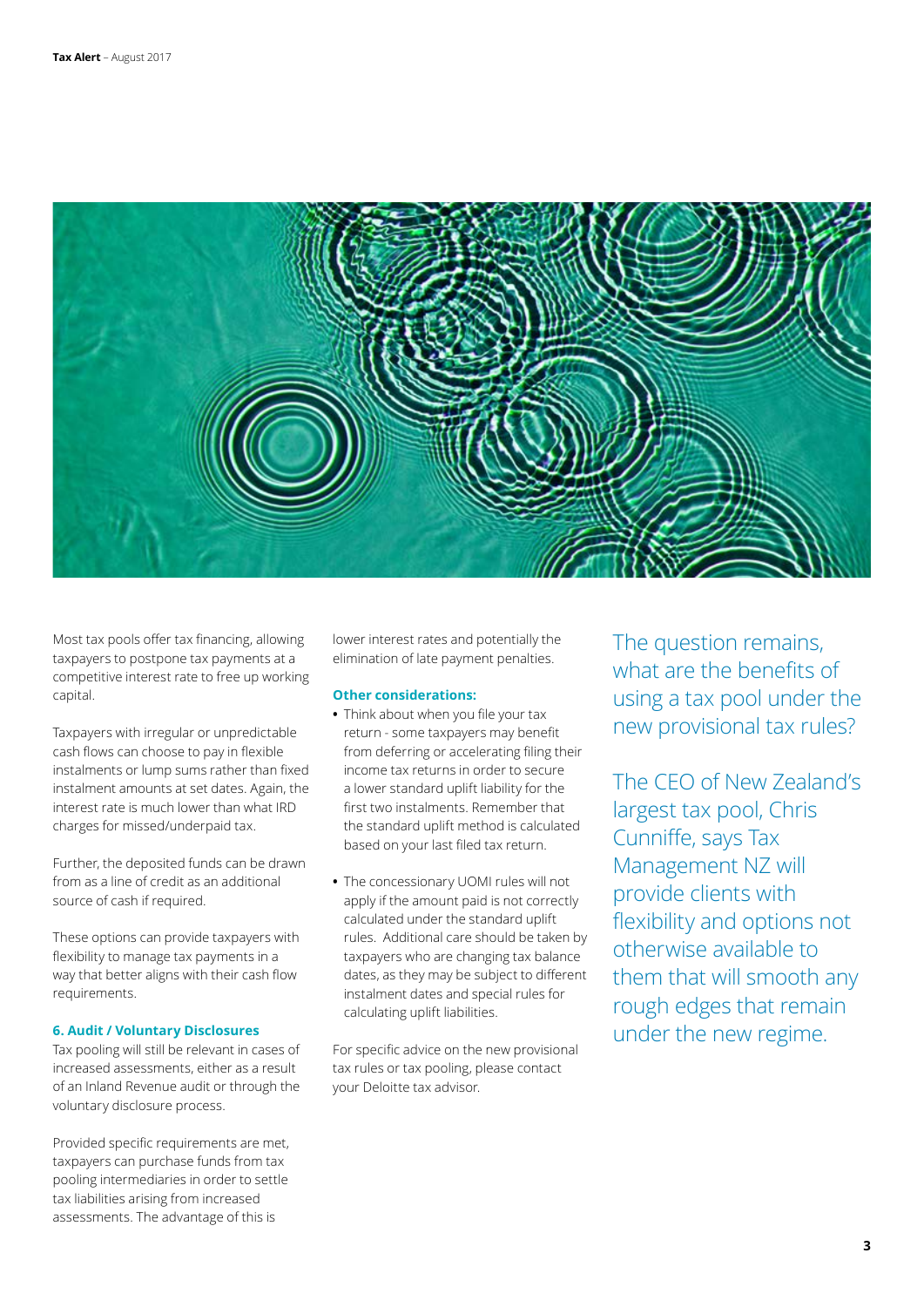## Better Administration of Social Policy

### By Rebecca Osborn



Last month the Government released its ninth discussion document aimed at modernising tax and social policy administration, *Making Tax Simpler: Better Administration of Social Policy*. It is the final piece of the puzzle that is Inland Revenue's Business Transformation programme, which first kicked off consultation in March 2015. Earlier discussion documents have seen the imposition of greater reporting by payers of various types of income, including payday reporting of PAYE income and monthly reporting of investment income. Until recently, the Government has adopted a "trust us, we promise this information is necessary" approach. With this discussion document, and the Making Tax Simpler for individuals document released in June (see the [July Tax Alert](https://www2.deloitte.com/nz/en/pages/tax-alerts/articles/Making-tax-simpler-for-individuals.html)) taxpayers and businesses are finally able to see whether the Government has stayed true to its word.

By way of a quick recap, Inland Revenue administers a number of the Government's social policy programmes, including: working for families tax credits (WFF); child support; student loan repayments; and KiwiSaver contributions.

Inland Revenue has accumulated these social policy responsibilities over a number of years, resulting in different rules and processes for each type of payment, causing complexity and confusion. The Government acknowledges that a "tax administration approach" to the administration of social policy programmes may not be fit for purpose or responsive enough to the changing needs of the social policy programmes.

Overall the proposals aim to ensure that Inland Revenue's "customers" are receiving or making accurate social policy payments at the right time. Implicit in this goal is a desire to minimise and better manage social policy debt.

The proposals should not alter the amount someone is entitled to receive or is obligated to pay, and entitlements will continue to be set with reference to an individual or family's income. Inland Revenue will still perform a year-end square-up calculation to ensure correct payments have been made. However, the expectation is that the "unders" and "overs" will be minimised. This is where the extra income reporting from income payers comes in (see the **April Tax Alert)**. The Government hopes that with more frequent information, Inland Revenue can respond in "real time" to changes in income, and can adjust entitlements or payment obligations accordingly.

#### **Working for families**

Currently, WFF payments made during the year are based on a family's estimate of their income for the coming year, with a square up at the end of the year. For the 2015 tax year square ups were required for 300,000 families, with 41.7% of families underpaid during the year and 24% overpaid.

The Government is proposing to base payments throughout the year on recent actual income (for example, income two months prior) rather than estimated future income, with the hope this will more closely align to a family's actual entitlement for the year. When income is not observable (i.e. it does not have tax withheld at source, such as self-employment income) the annual assessment would remain or customers could provide additional information throughout the year.

#### **Child Support**

It is proposed that an annual assessment for child support will be retained, while some changes are being considered to ensure that payments are set with reference to the most recent actual information.

However, the real story on child support is the mounting child support debt. While not covered in the discussion document, it has subsequently been reported that child support debt has ballooned to \$2.8b and is owed by 122,116 debtors, an average of just over \$23,000 per debtor. Of the amount owing, \$2.2b relates to interest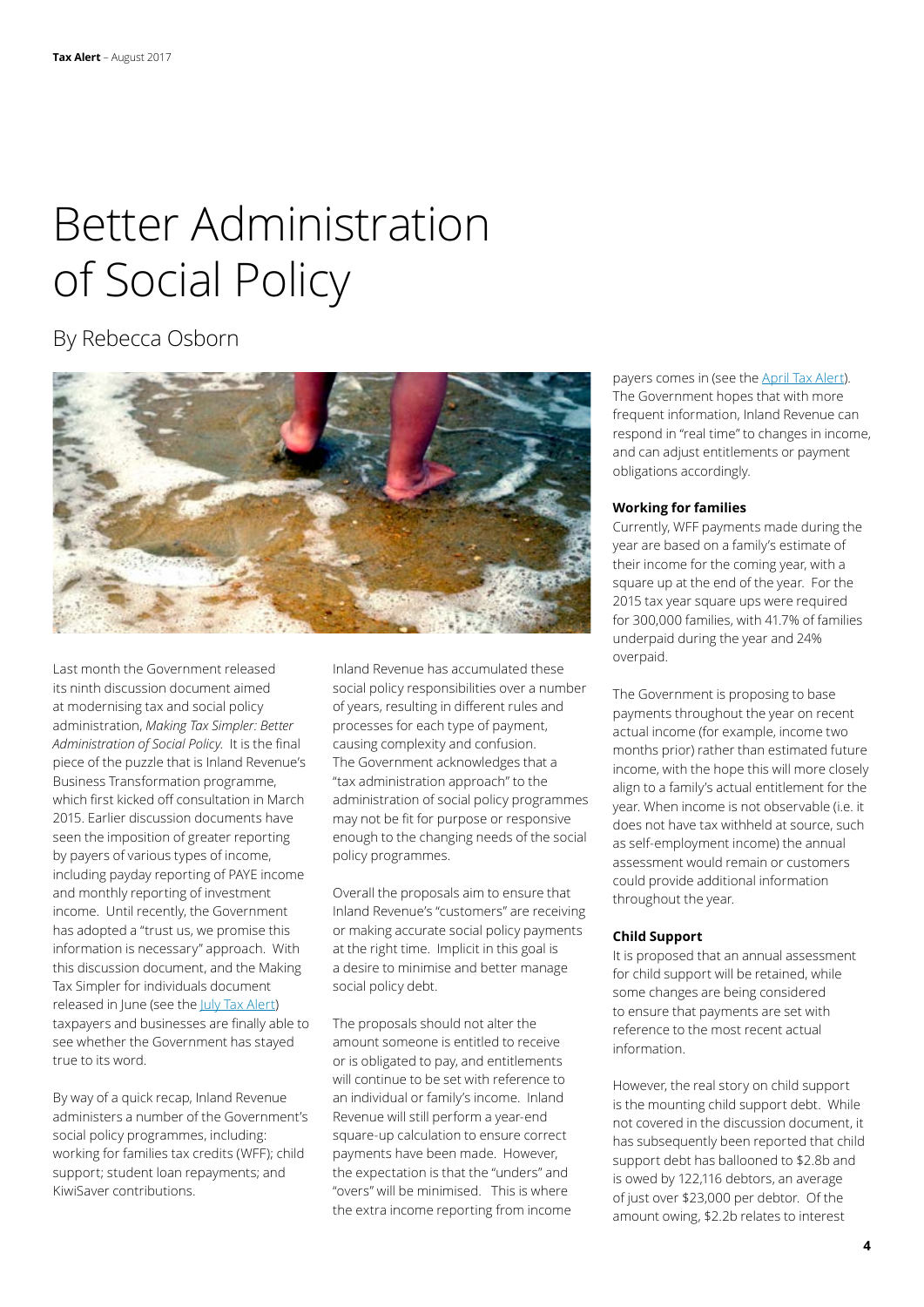and penalties – a pretty clear indication the current system is broken.

Once a child support debt arises compulsory wage deductions apply. The Government is proposing to extend compulsory wage deductions to all parents liable to make payments, rather than only those who are in arrears. Inland Revenue would notify the liable parent and instruct the employer to deduct the child support payments.

Child support liable parents who do not have compulsory deductions (for example because they are not a salary and wage earner) will have to make more frequent payments and earlier than they currently do.

#### **Student loan repayments**

Student loan repayments are only deducted automatically from salary and wage income. However, student loan borrowers with other sources of income will have a repayment bill due at the end of the year. The Government is seeking to improve the timeliness of repayments for New Zealand based borrowers with other income by:

- **•** Extending automatic deductions to income similar to salary and wages such as schedular income, casual agricultural or election-day income; and
- **•** More timely payment of student loan repayments in relation to other income, for example by extra deductions from salary and wages or regular direct payments to Inland Revenue, based on prior year income.

An annual square up exercise will still be required to ensure that overall the borrower has met their repayment obligations for the year.

No changes are proposed to the repayment mechanisms for overseas based borrowers.

#### **Managing missed payments and overpayments**

While the proposals attempt to achieve more accurate social policy payments on a real time basis, the discussion document acknowledges that social policy debt will still arise. To better manage different types of debtors (for example, those struggling to do the right thing compared to those who are deliberately non-compliant) it is proposed that Inland Revenue will have a range of tools to help customers manage overpayments or missed payments. These include:

- **•** An annual small balance write off of \$20 applied consistently across all social policy types.
- **•** Various options for repayment methods and frequency based on the customer's preference.
- **•** Ability for Inland Revenue to recover debt from future entitlement payments.
- **•** Agreed arrangements to deduct repayments from salary and wages or from bank accounts.

When these arrangements are in place, interest and penalties would not apply.

Inland Revenue's existing powers for stricter debt collection actions would be retained, including demanding payment of a debt in full, and imposing penalties and interest on overdue amounts. Information matching and the ability to make arrests at the border would also remain.

#### **Customers with unusual circumstances**

The Government is also proposing to provide Inland Revenue with discretion to work with customers who have unusual circumstances in order to achieve the intended policy, based on principles of equity, fairness and reasonableness. It is intended that the discretion would be applied for the customer's benefit and will not be used to reduce entitlements

or increase obligations, noting that its application in a child support context may be more nuanced given this involves payment going from one person to another.

#### **Deloitte comment**

Overall, it is pleasing to see some flexibility introduced into the social policy administration framework. It reflects that real people are having to interact with these programmes every day and a one size fits all approach will never succeed. Changes to remove penalties and interest in some cases are also a practical response to a large amount of clearly unrecoverable debt.

The Government and Inland Revenue will be banking on Inland Revenue's new computer system (START) helping to deliver this flexibility in an efficient way. However, flexibility and a focus on individual circumstances often requires human intervention and it remains to be seen whether Inland Revenue will have sufficient resource to deliver this, as 1,500 jobs are due to be cut over the next three years. Given the additional compliance costs placed on businesses to give effect to these social policy changes it is important that they are effective, and that the savings and efficiency gains more than outweigh the costs borne in the private sector.



**Rebecca Osborn Associate Director** Tel: +64 4 470 3691 Email: rosborn@deloitte.co.nz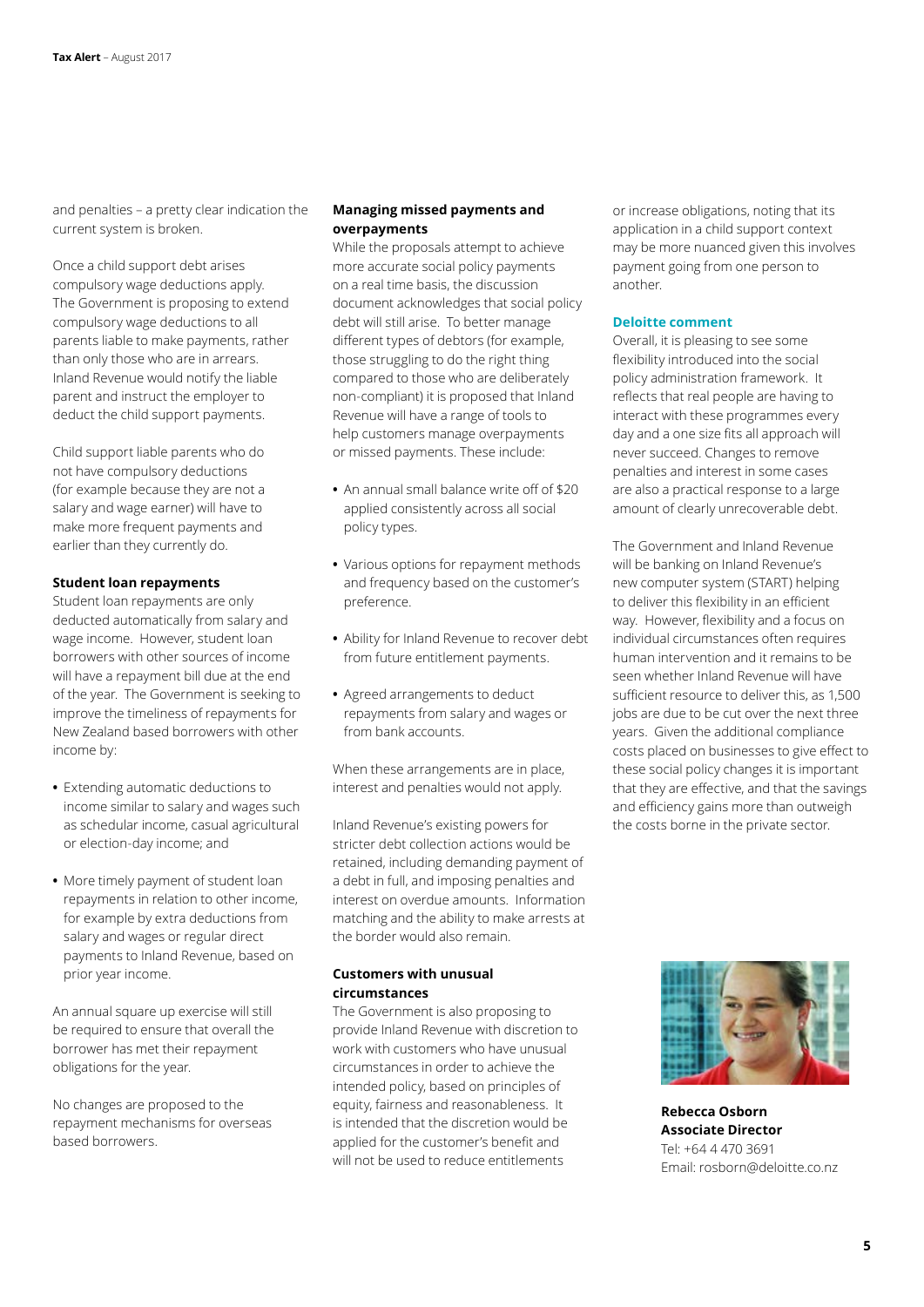## Do you have unpaid PAYE relating to employees coming to New Zealand in the short term?

By Mike Williams and April Wong



We have encountered several issues when dealing with Inland Revenue (IR) on voluntary disclosures relating to unpaid PAYE, where individuals worked in New Zealand for a short time, are no longer present in NZ and did not obtain an IRD number when they were working in New Zealand.

All individuals who come to New Zealand are required to obtain an IRD number when they start working in New Zealand – which for some is very difficult, if not impossible, as it currently requires them to have a fully functioning New Zealand bank account,

which they may well not be able to get. Employers are obliged to give employees a Tax Code Declaration form (IR 330) to complete which contains information on the correct amount of tax to deduct from an employee's wages each month – and requires the employee to have an IRD number to be able to properly complete it.

Employers may be subject to penalties and interest for failing to deduct PAYE from payments made to employees by each due date. Failing to withhold PAYE and pay this amount to IR constitutes a serious offence that can, in the very worst cases, result in



**Mike Williams Partner** Tel: +64 9 303 0747 Email: michaelswilliams@deloitte.co.nz



**April Wong Consultant** Tel: +64 9 303 0986 Email: apwong@deloitte.co.nz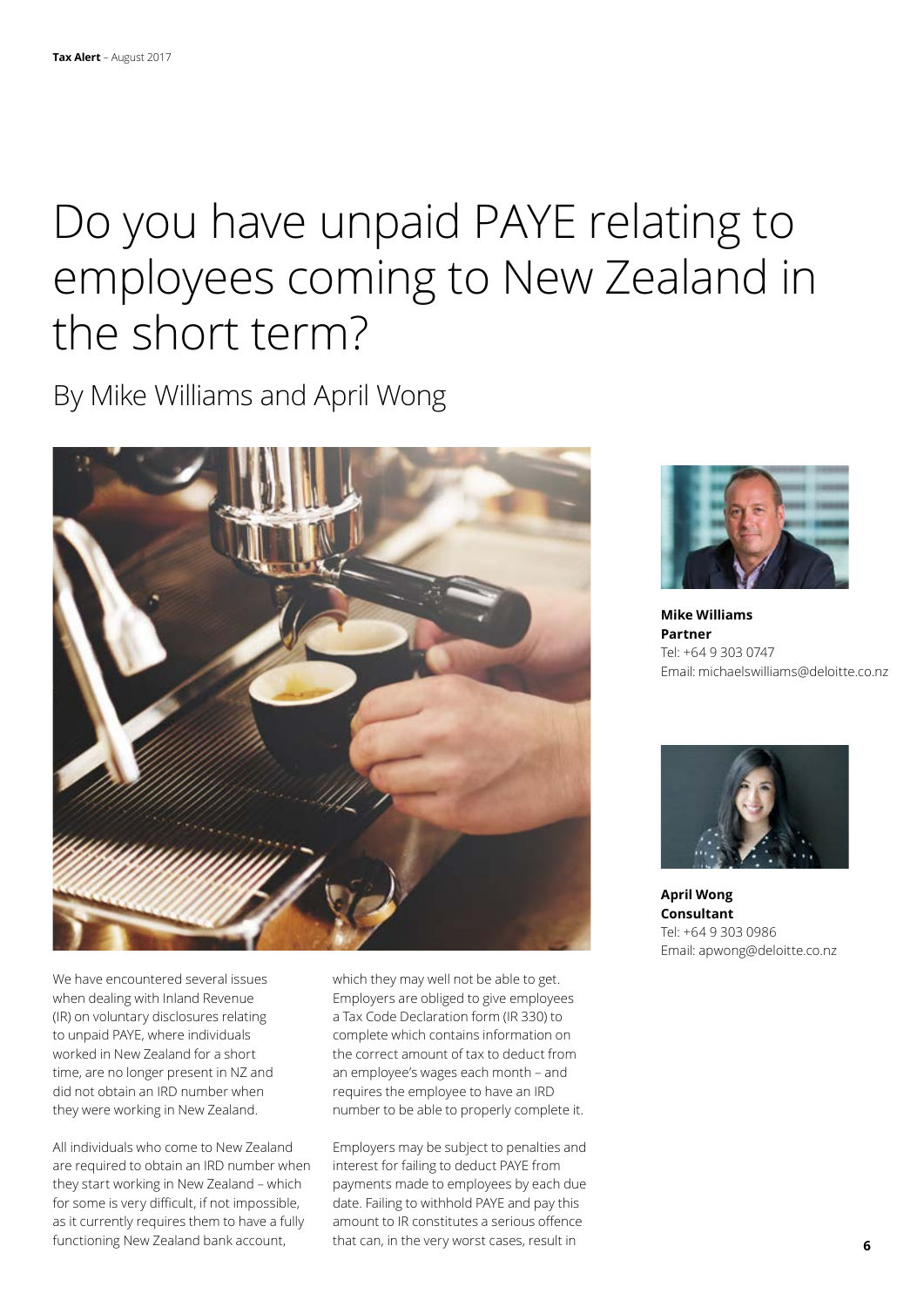prosecution. Employers that are convicted may be fined up to \$50,000 and/or sent to prison for up to five years. Failing to adequately manage PAYE obligations can therefore be a very serious issue.

Filing a voluntary disclosure to declare any unpaid PAYE to IR is often a good strategy that we adopt in order to shield clients from the very worst consequences. The voluntary disclosure process aims to encourage taxpayers to "come clean" with Inland Revenue and disclose any issues with their tax returns or correct a tax liability before Inland Revenue discovers the error. By making a full voluntary disclosure, taxpayers will reduce their exposure to shortfall penalties imposed, potentially by as much as 100% if the disclosure is conducted before the notification of an audit conducted by Inland Revenue.

#### **Resolving issues with processing voluntary disclosures**

Recent experience has shown that IR representatives dealing with voluntary disclosures are unable to process submissions appropriately due to the absence of IRD numbers. Additionally, IR have also insisted that relevant employer monthly schedule forms be completed for all relevant months.

Deloitte has been able to reach an understanding with IR representatives that the hurdles to filing voluntary disclosures are less than ideal for our clients, and we have had some success in getting voluntary disclosures relating to unpaid PAYE processed with a minimum of difficulty. Furthermore, in many cases we are also able to secure adequate documentation to ensure that foreign tax credits can be claimed in the relevant overseas jurisdiction. Please contact your usual Deloitte adviser if you have any issues relating to unpaid PAYE as we may be able to mitigate your exposure to IR penalties and interest.



Filing a voluntary disclosure to declare any unpaid PAYE to IR is often a good strategy that we adopt in order to shield clients from the very worst consequences. The voluntary disclosure process aims to encourage taxpayers to "come clean" with Inland Revenue and disclose any issues with their tax returns or correct a tax liability before Inland Revenue discovers the error. By making a full voluntary disclosure, taxpayers will reduce their exposure to shortfall penalties imposed, potentially by as much as 100% if the disclosure is conducted before the notification of an audit conducted by Inland Revenue.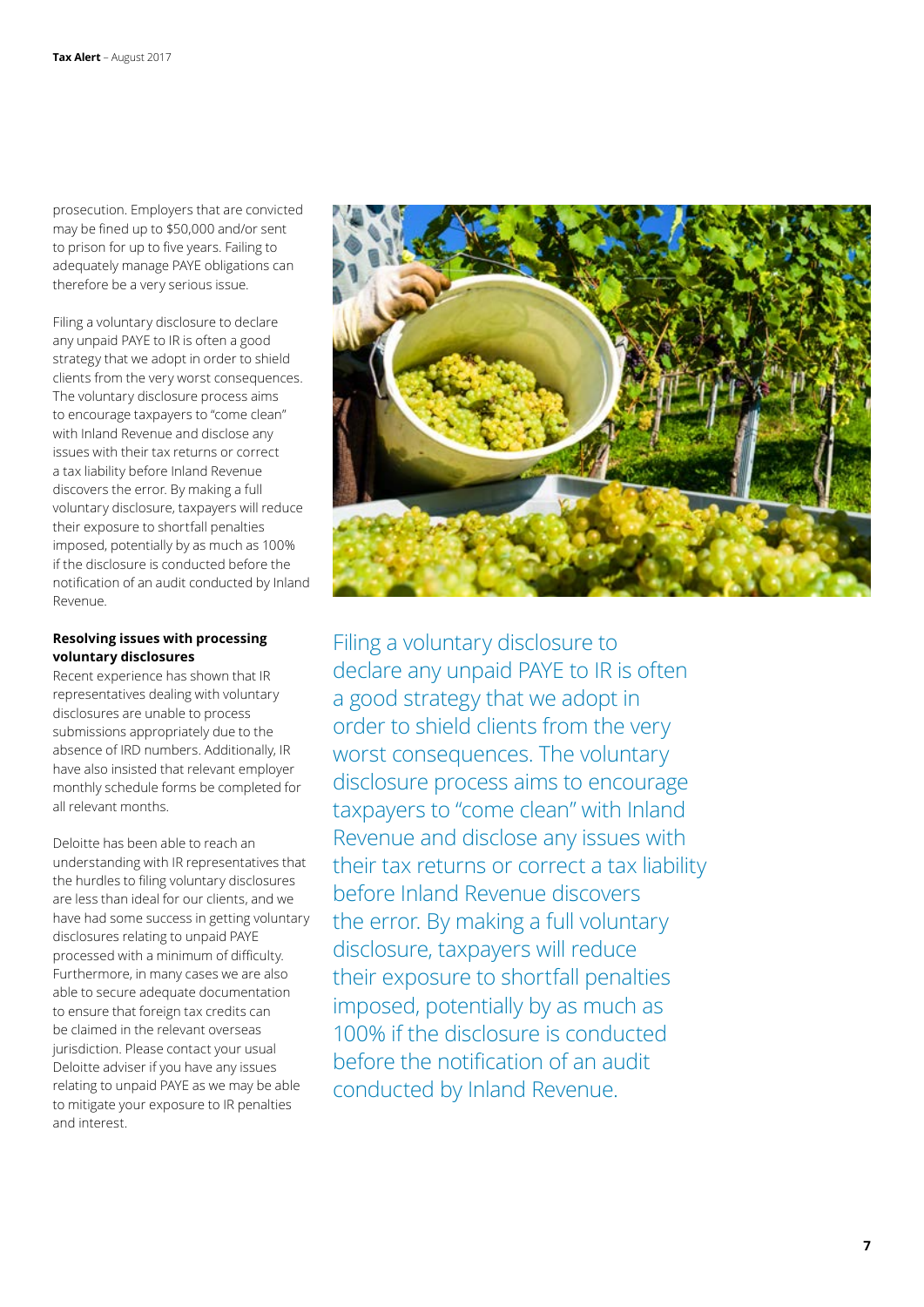## Do you know how to withhold tax from directors' fees?

### By Mike Williams and Nick Cooke

Inland Revenue has this month provided welcome clarification on the withholding tax obligations on directors' fees. An updated interpretation statement, IS 17/06 "Income tax – application of schedular payment rules to directors' fees" updates and replaces the previous interpretation statement from 1996 so is seen as a welcome update by many, but perhaps comes as no surprise given the recent changes modernising the schedular payment withholding rules which came into effect from 1 April 2017.

The requirement to withhold tax on the payment of directors' fees can be confusing, particularly where services are provided through a company structure. The complex schedular payment provisions, their interaction with non-resident contractor's rules and the contractual arrangements under which these payments are made are just a few of the reasons why the correct treatment of directors' fee payments can be difficult to determine.

#### **Schedular payments**

All employers have an obligation to withhold PAYE from "PAYE income payments" and this, by definition, includes "schedular payments".

A schedular payment is a certain class of payment, not being salary and wages, from which tax must be withheld by the payer. In essence, the schedular payment rules cover certain specified payments made to independent contractors (such as payments to non-resident contractors, labour-only contractors, entertainers, media contributors, sportspeople, seasonal workers and directors).

Generally, if you pay a directors' fee you are obliged to deduct tax at a flat 33%. The tax must be withheld and paid to Inland Revenue, while details of the gross payment, the tax withheld and the recipient of the payment should be reported on an Employers Monthly Schedule (EMS).

Many professional directors operate through a company structure. For some time now there has been some debate as to whether the withholding rules apply just to payments made to individuals operating as directors, or whether the rules also apply when the payment is made to an incorporated body in the business of providing director services.

IS 17/06 now finally clears up the debate and makes it clear that there is no requirement for a payer to withhold tax when director services are provided via a New Zealand incorporated company.

#### **Conclusion**

Deloitte is pleased to see a sensible interpretation from the Inland Revenue that offers taxpayers the certainty that they need in managing their obligations in relation to payments of directors' fees to New Zealand based directors.

We note that this interpretation statement does not deal with withholding tax obligations on payments of directors' fees to non-resident directors but this is on the list of issues to be looked at by Inland Revenue.

If you are unsure about your withholding obligations, contact your usual Deloitte advisor.



**Mike Williams Partner** Tel: +64 9 303 0747 Email: michaelswilliams@deloitte.co.nz



**Nick Cooke Senior Consultant** Tel: +64 9 952 4201 Email: nickcooke@deloitte.co.nz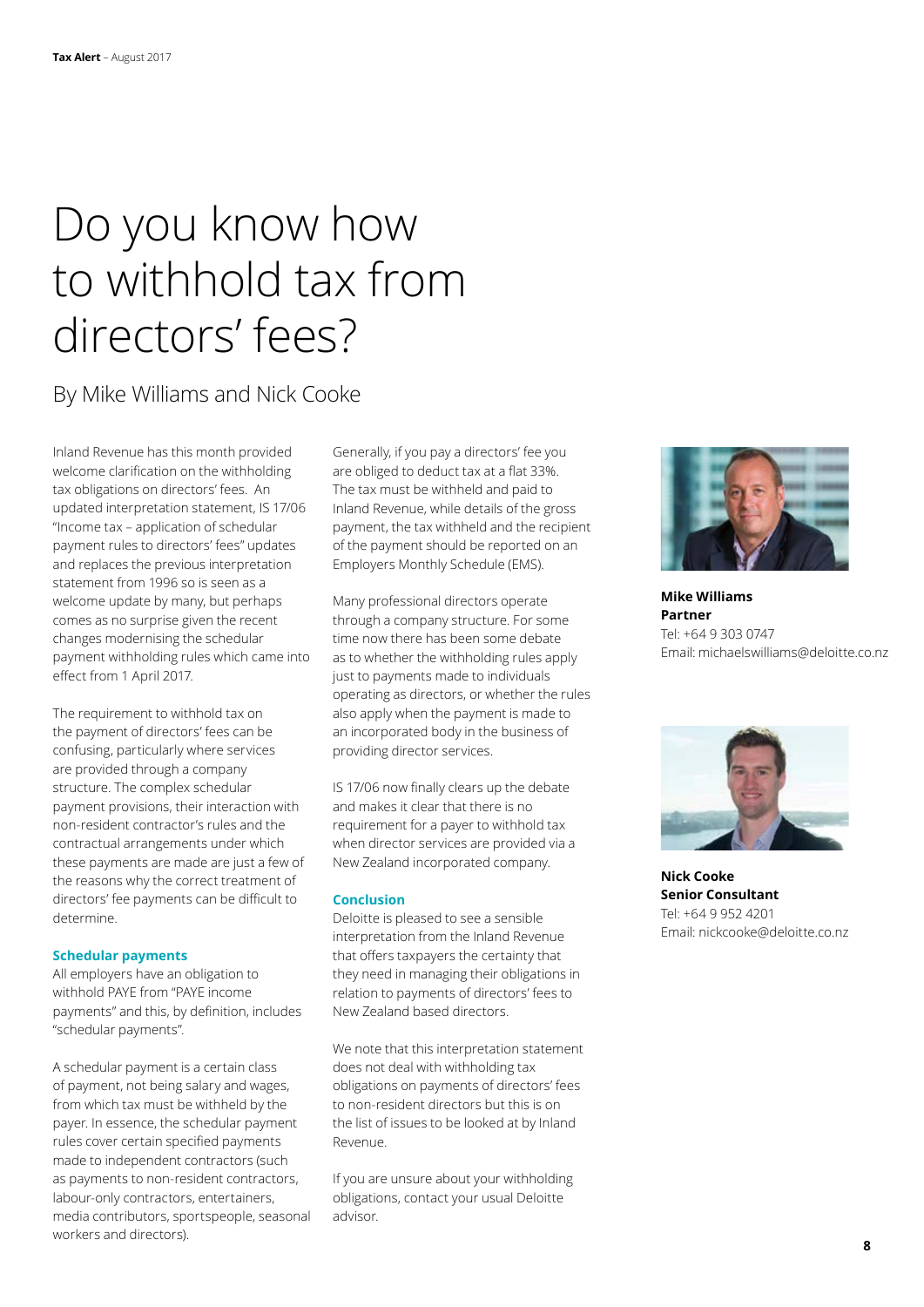## A snapshot of recent tax developments



#### **Applying for IRD numbers online**

Inland Revenue has developed a new feature on their website which allows individuals and non-individuals to apply for IRD numbers [here](https://myir.ird.govt.nz/eservices/home/_/#3). While the tool is currently accessible via myGST on Inland Revenue's myIR webpage, it is available to all taxpayers to register for an IRD number, whether or not they also need to register for GST. Inland Revenue are currently seeking feedback on the tool. Please let us know your experience with the tool and if you encounter any issues with it.

#### **Inland Revenue's departmental restructure**

Further to Inland Revenue's Business Transformation program, the Commissioner has announced significant internal changes that will take place within the Department. Earlier this year, Inland Revenue staff had the opportunity to comment on a draft restructure plan. Following feedback from the consultation, the Commissioner announced that the number of frontline customer services staff currently employed will not be reduced. Instead, new roles are being offered to the 3,300 customer-facing staff currently employed at Inland Revenue. In addition, 900 other staff would see their jobs change, with a reduction in management roles, and more roles for tax specialists

introduced (18 new specialist positions will be added across Inland Revenue's organisation).

The Commissioner has noted that the proposed changes will commence from 12 February 2018.

#### **Draft Standard Practice Statement ED0197: Six-monthly GST return filing**

Inland Revenue has released a draft SPS on six-monthly GST return filing. Draft [Standard Practice Statement ED0197: Six](http://www.ird.govt.nz/resources/2/6/26036c4a-557e-423a-9829-75d26c167ad1/ed0197.pdf)[monthly GST return](http://www.ird.govt.nz/resources/2/6/26036c4a-557e-423a-9829-75d26c167ad1/ed0197.pdf) filing sets out certain practices that the Commissioner will exercise in applying the discretion to allow registered persons to remain or become six-monthly return filers for GST purposes. This item also replaces *GNL 420 Six-monthly GST return threshold*, as reported in the December 2001 edition of *Tax Information Bulletin*, Vol 13, No 12.

The deadline for comment is 18 August 2017.

#### **Draft Standard Practice Statement ED0198: Loss offset elections between group companies**

Inland Revenue has released a draft standard practice statement (SPS) on loss offset elections between group companies. [Draft Standard Practice Statement ED0198:](http://www.ird.govt.nz/resources/e/c/ec5e9709-c4ba-4d07-9882-9fc7a272e34e/ed0198.pdf)  [Loss offset election between group](http://www.ird.govt.nz/resources/e/c/ec5e9709-c4ba-4d07-9882-9fc7a272e34e/ed0198.pdf) 

[companies](http://www.ird.govt.nz/resources/e/c/ec5e9709-c4ba-4d07-9882-9fc7a272e34e/ed0198.pdf) sets out the extent to which the Commissioner will accept loss offset elections between group companies, and the consequences of specific events that can impact on a loss offset and how these should be addressed.

The deadline for comment is 18 August 2017.

#### **Draft Standard Practice Statement: ED0199 – Elections to change a balance date**

On 19 July 2017, Inland Revenue released draft standard practice statement ED0199: [Elections to change a balance date](http://www.ird.govt.nz/resources/2/0/20086d61-d617-4290-ab83-e06b43756bf3/ed0199.pdf) for public consultation. The draft statement sets out Inland Revenue's practice for considering when to approve a taxpayer's request to change their balance date for income tax purposes. The draft item includes more examples of when the Commissioner may consent to a change in balance date compared to an earlier item published in February 2009, [SPS 08/04:](http://www.ird.govt.nz/technical-tax/standard-practice/general/sps-2009-gnl-0804-election-to-change-balance-date.html)  [Elections to change a balance date](http://www.ird.govt.nz/technical-tax/standard-practice/general/sps-2009-gnl-0804-election-to-change-balance-date.html). The item also considers the GST and provisional tax consequences of changing a balance date and further updates SPS 08/04 for changes in legislation and Inland Revenue's online process.

The deadline for comment is 25 August 2017.

#### **Update - Taxation (Annual Rates for 2017-18, Employment and Investment Income, and Remedial Matters) Bill**

Given that it is Election year, we understand that any further progress on the Taxation (Annual Rates for 2017-18, Employment and Investment Income, and Remedial Matters) Bill will be on hold until November. We do not expect the Officials' Report to be released until [24 November 2017.](https://www.parliament.nz/en/pb/bills-and-laws/bills-proposed-laws/document/BILL_72842/taxation-annual-rates-for-2017-18-employment-and-investment) Submissions on the Bill closed on 5 July 2017.